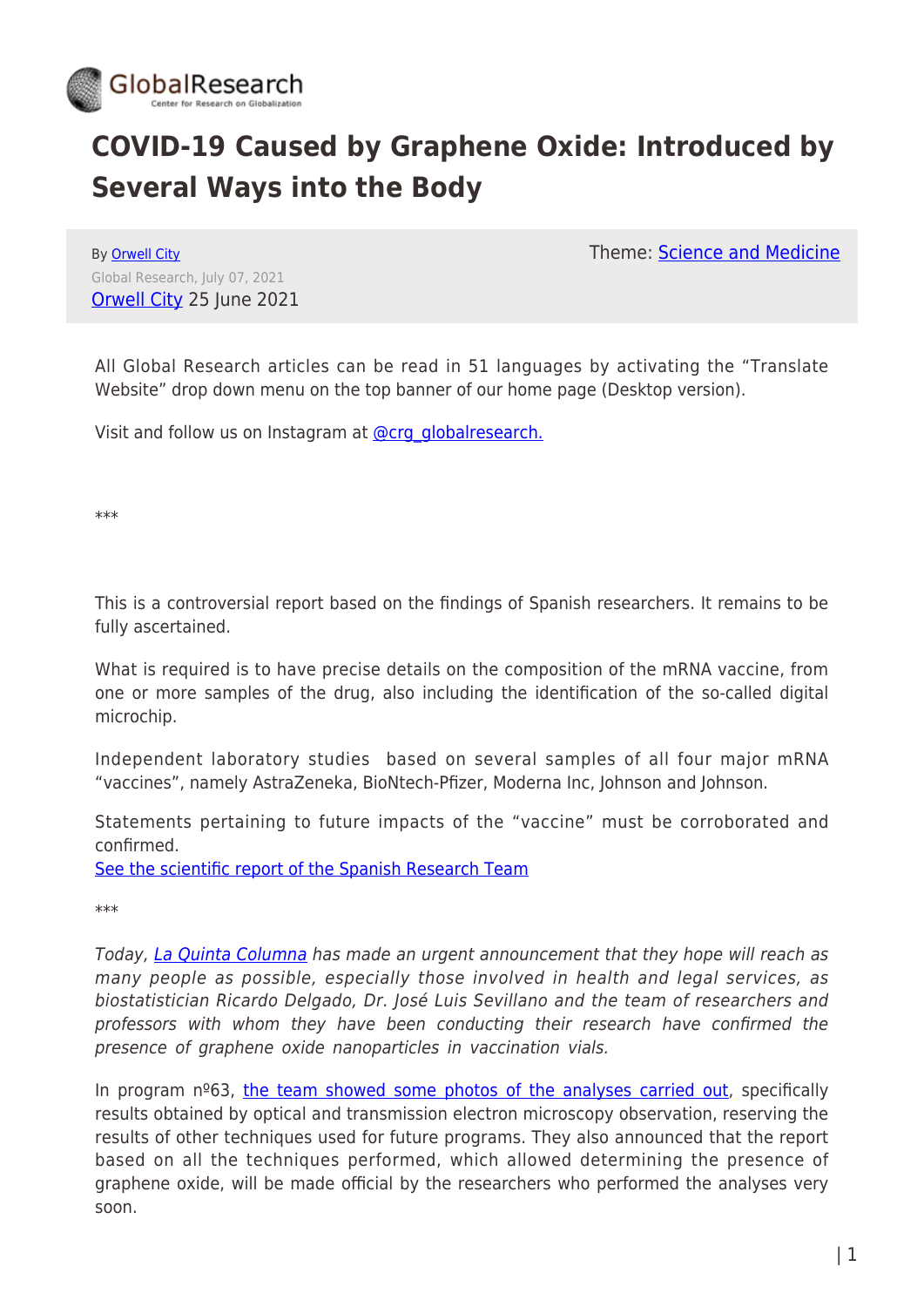[Orwell City](https://www.orwell.city/), as always, has translated the message from La Quinta Columna and subtitled the video they shared a few hours ago on their official [Telegram](https://t.me/laquintacolumna) channel.

Hereafter La Quinta Columna shall provide you with information vital to your health, physical integrity and that of your environment.

The masks being used and currently marketed contain graphene oxide. Not only the ones that were withdrawn at the time, as indicated by the media, the swabs used in both PCR and antigen tests also contain graphene oxide nanoparticles.

**The COVID vaccines in all their variants, AstraZeneca, Pfizer, Moderna, Sinovac, Janssen, Johnson & Johnson, etc., also contain a considerable dose of graphene oxide nanoparticles**. This has been the result of their analysis by electron microscopy and spectroscopy, among other techniques used by various public universities in our country.

**The anti-flu vaccine contained nanoparticles of graphene oxide and the new anti-flu vaccines and the new and supposedly intranasal anti-COVID vaccines they are preparing also contain enormous doses of graphene oxide nanoparticles**. Graphene oxide is a toxin that generates thrombi in the organism, graphene oxide is a toxin that generates blood coagulation. Graphene oxide causes alteration of the immune system. By decompensating the oxidative balance in relation to the gulation reserves. If the dose of graphene oxide is increased by any route of administration, it causes the collapse of the immune system and subsequent cytokine storm.

Graphene oxide accumulated in the lungs generates bilateral pneumonias by uniform dissemination in the pulmonary alveolar tract. Graphene oxide causes a metallic taste. Perhaps this is starting to make sense to you now. Inhaled graphene oxide causes inflammation of the mucous membranes and thus loss of taste and partial or total loss of smell.

**Graphene oxide acquires powerful magnetic properties inside the organism**. This is the explanation for the magnetic phenomenon that billions of people around the world have already experienced after various routes of administration of graphene oxide. Among them the vaccine.

**In short, graphene oxide is the supposed SARS-CoV-2, the supposed new coronvirus provoked before the disease called COVID-19. Therefore, we never had real isolation and purification of a new coronavirus, as recognized by most health institutions at the highest level and in different countries when they were questioned about it. COVID-19 disease is the result of introducing graphene oxide by various routes of administration**.

Graphene oxide is extremely potent and strong in aerosols, as is the alleged SARS-CoV-2. Like any material, graphene oxide has what we call an '[electronic absorption](https://www.orwell.city/2021/06/la-quinta-columna-graphene-5G.html) **[band](https://www.orwell.city/2021/06/la-quinta-columna-graphene-5G.html)'**. This means a certain frequency above which the material is excited and oxidizes very rapidly, thus breaking the equilibrium with the proliferation in the organism of the toxicant against our natural antioxidant glutathione reserves. Precisely this frequency band is emitted in the new emission bandwidths of the new 5G wireless technology.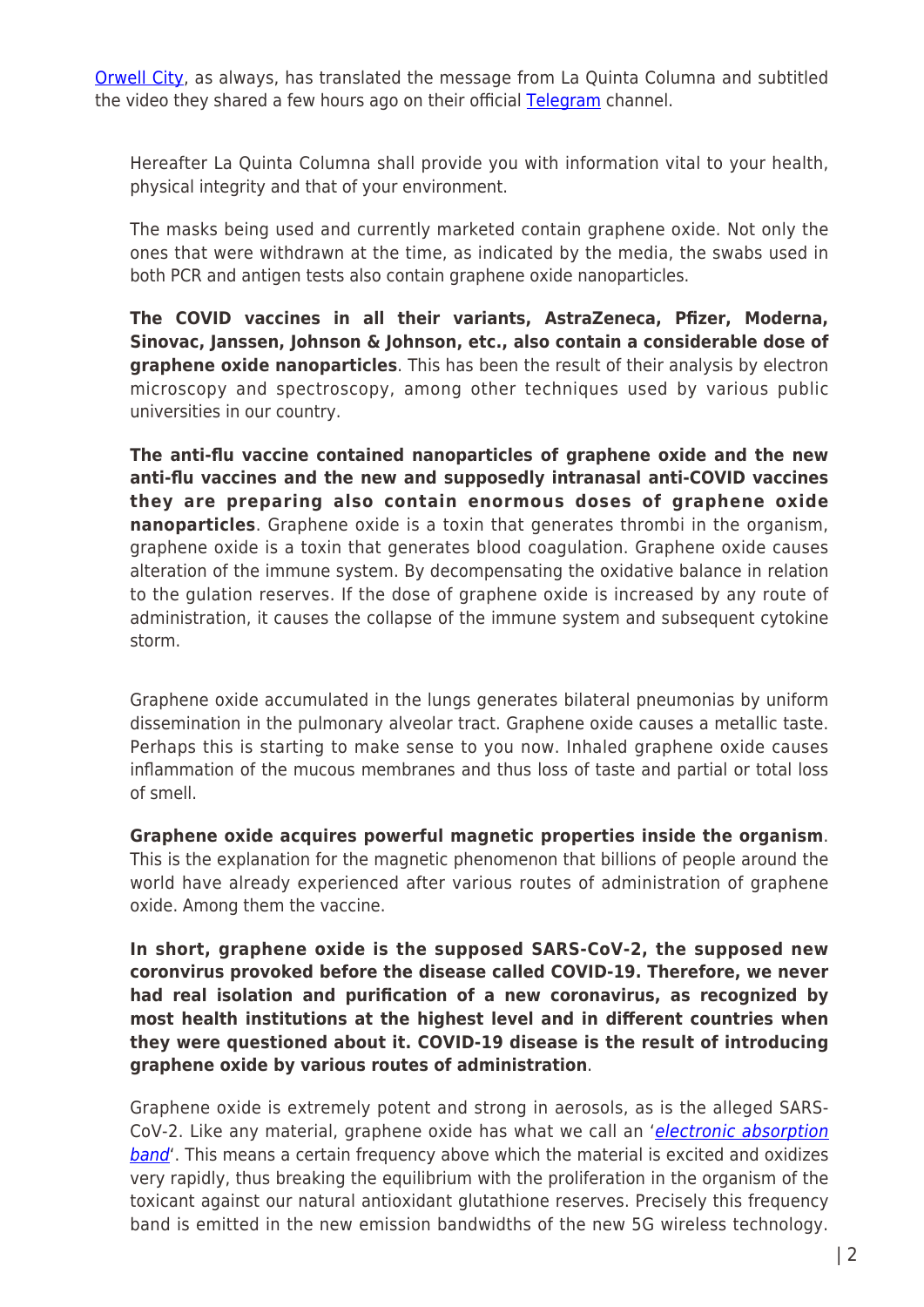That is why the deployment of these antennas never stopped during the pandemic.

In fact, they were among the few services that were maintained, apart from a special surveillance by the State Security Forces and Corps to these antennas. We suspect in that the 2019 anti-flu campaign graphene oxide was introduced in these vials, since it was already used as an adjuvant.

With subsequent 5G technology trials in different parts of the world, COVID-19 disease developed in interaction of external electromagnetic fields and graphene oxide now in their bodies. Remember that it all started in Wuhan, and this was the first pilot sample city in the world to do the 5G technology trial in late November 2019. It's a coincidence in space and time.

Both the pangolin and bat soup versions were simply distracting elements. [The purpose](https://www.orwell.city/2021/06/la-quinta-columna-5G-graphene-oxide-and-neuro-rights.html) [of the introduction of graphene oxide is even more obscure than you might imagine.](https://www.orwell.city/2021/06/la-quinta-columna-5G-graphene-oxide-and-neuro-rights.html) Therefore, it is more than enough for you to assimilate this information and 'reset' the knowledge you had of the disease up to now from the highest governmental institutions telling the population to protect themselves and even forcing them with that which will potentially make them sick with the disease itself. Logically, now that we know that the cause or etiological agent of the disease is precisely a chemical toxicant and not a biological agent, we know how to attenuate it: **by increasing glutathione levels**. Glutathione is a natural antioxidant that we present in reserves in the organism.

A few details will help you to understand perfectly everything that has been reported in the media. Glutathione is extremely high in children. Therefore, the disease has hardly any impact on the child population. Glutathione drops very considerably after 65 years of age. Therefore, COVID-19 is especially prevalent in the senile population. Glutathione is at very high levels in the intensive sports population. This is why only 0.22% of athletes had the disease.

You will now understand why countless studies in practice have shown that treatment with N-acetylcysteine (which is a precursor of glutathione in the body), or glutathione administered directly, cured COVID-19 disease very quickly in patients. Plain and simple because the glutathione levels were raised to cope with the administered toxicant called graphene oxide.

The discovery made here by La Quinta Columna is [a full-fledged attack of State](https://www.orwell.city/2021/06/radio-el-mirador-del-gallo.html) [bioterrorism](https://www.orwell.city/2021/06/radio-el-mirador-del-gallo.html), or at least with the complicity of governments to the entire world population, now constituting crimes against humanity.

It is therefore absolutely essential and vital that you make this information available to your medical community. General practitioners, nursing and health services in general, but also local and regional media and press, as well as all your environment. **La Quinta Columna estimates that tens of thousands of people will die every day**. In our country alone when they make the new and upcoming 5G technological switch-on.

Bearing in mind that now it is not only the elderly in nursing homes who are vaccinated in that flu vaccine with graphene oxide, but, as you know, a large part of the population has been vaccinated, or graphenated, with gradual doses of graphene oxide.

The body has a natural capacity to eliminate this toxicant, which is why we propose you